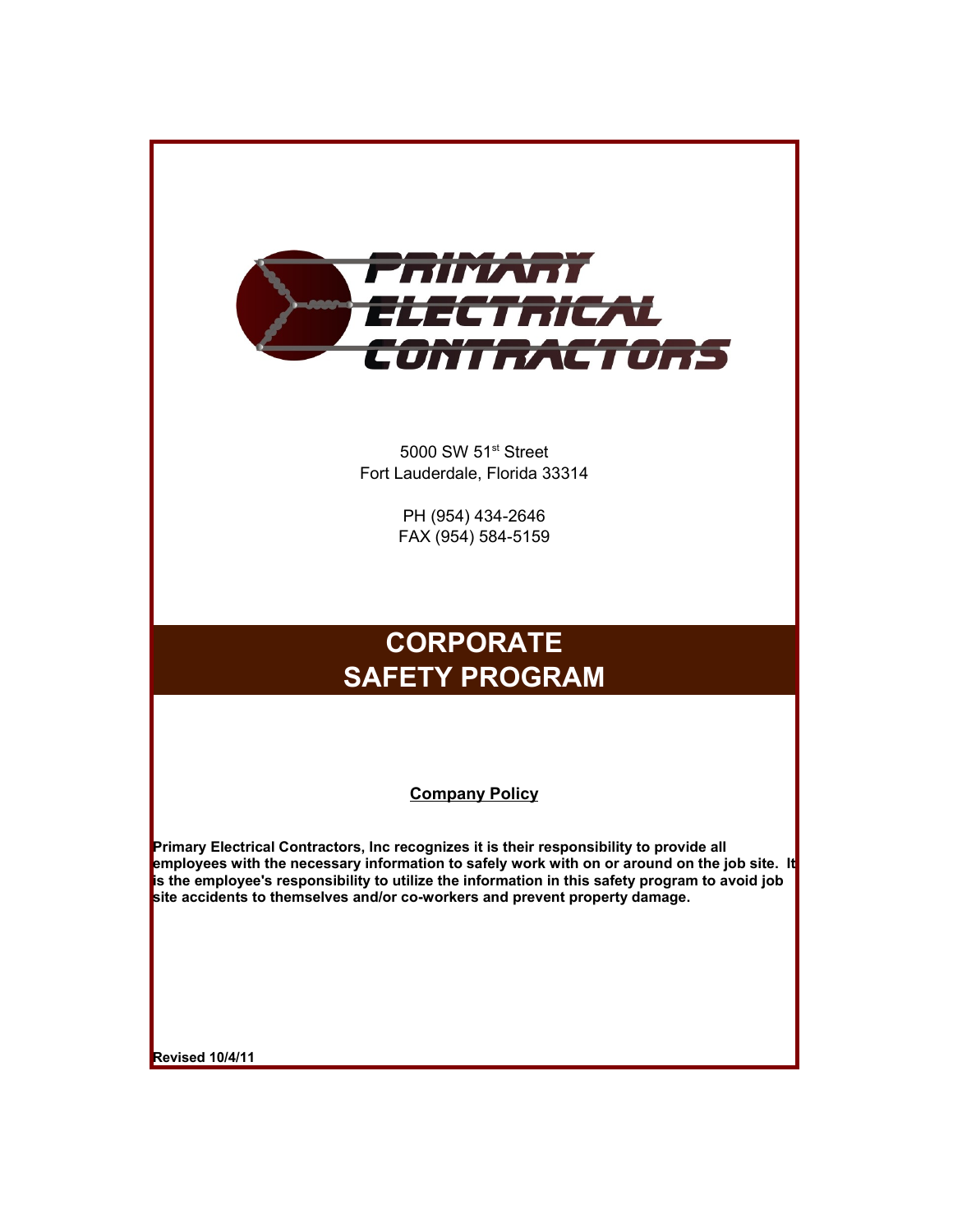# **OVERVIEW**

#### **Safety:**

Primary Electrical Contractors is dedicated to providing employees and others a safe and healthy working environment on construction projects. The exercise of diligence, good judgment and common sense on the part of all involved can create an environment, which substantially reduces the incidence of accidents. Primary Electric's program has the total commitment of all management levels and receives top priority in its application.

Primary Electric Safety Program governs the activities of all personnel employed in any capacity on construction projects. Primary Electric is dedicated to the goal, as stated by the Occupational Safety and Health Act (OSHA), to provide work and a place of work that is free from recognized hazards.

#### **Safety Program Procedures**

+ A statement of the construction employer's commitment to providing a safe and healthful workplace for all employees.

+ A statement of the construction employer's ultimate responsibility for the implementation of the safety and health program.

+ Pre-construction "Kick-Off" meeting with the employees to discuss the requirements and expectations of the client and construction employer (Pre-job/pre-task planning for safety). <sup>P</sup> meeting with the employees to discuss the requirements and expectations of the<br>loyer (Pre-job/pre-task planning for safety).

+ New hire safety and health orientation training at the time of the initial hire of each new employee *Electrical*(substance abuse testing program required).

+ Periodic safety and health orientation training at the time of the initial hire of each new employee (substance abuse testing program required). **Contraction training at the time of the initial hire of each new employee ogram required).<br>
<b>Contract of the second integral of the second integral of the second integral of the second integral of daily** 

+ Specific assignment of responsibilities for job site safety and health inspections. A minimal of daily inspections for the detection of hazardous conditions or hazardous work performance.

+ Procedures for recording and reporting of incidents in accordance with the Occupational Safety and Health Act (OSHA). Procedures for the investigation of job=related accidents and illnesses to determine possible cause.

+ Specific designation of a management for review of injury and illness reports.

+ A policy with procedures for disciplinary action for the enforcement of the construction employer's safety and health program.

+ A system for ensuring that the entire management team is responsible and held accountable for the site safety program.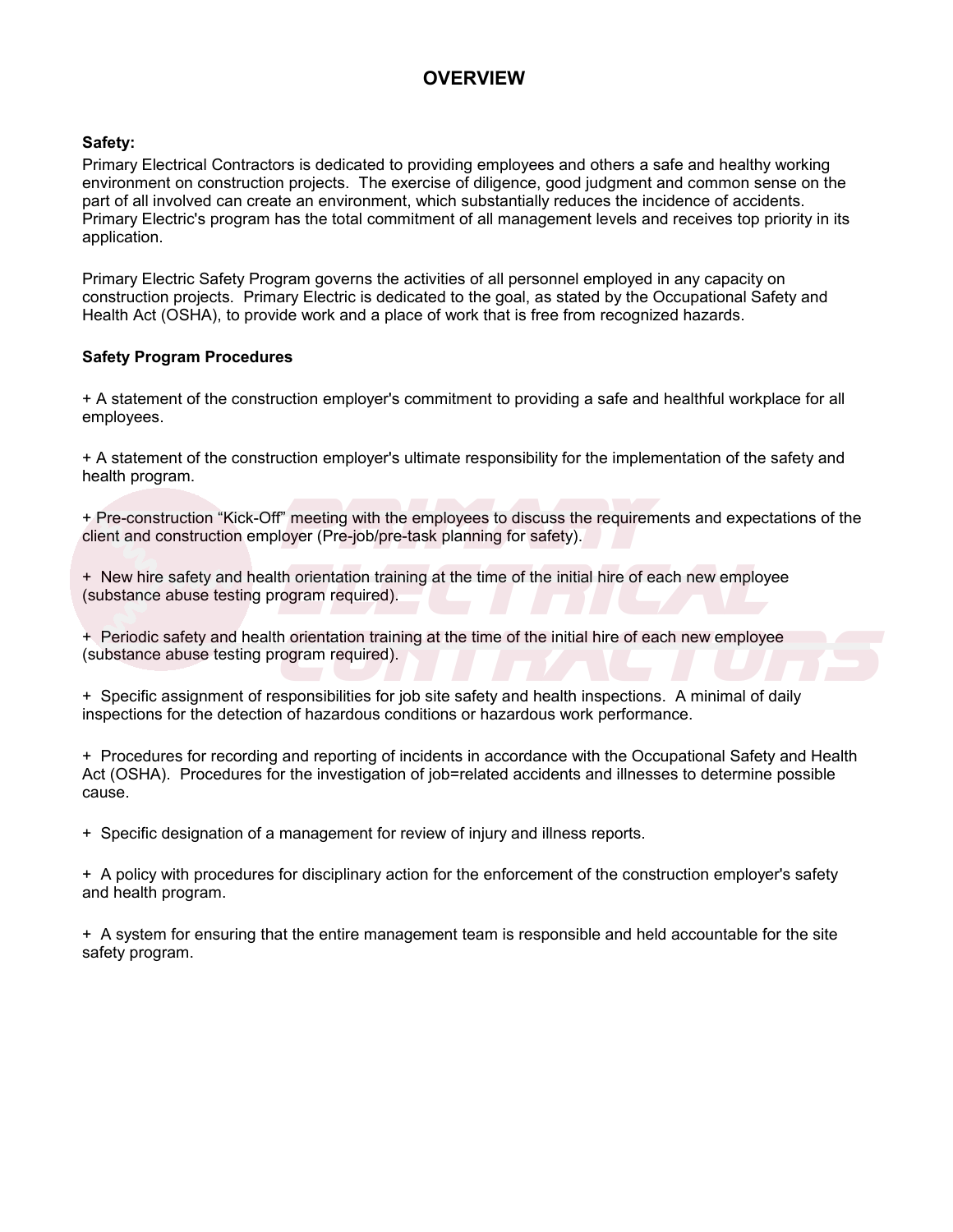#### **Employer/Employee Responsibilities**

In addition to the aforementioned procedures, Primary Electric also requires all subcontractors/vendors to conform to the following Employer/Employee responsibilities.

+ Assume direct responsibility of not less than the minimum level of performance set forth in the Project Safety Program, which means full compliance with Occupational Safety and Health Standards, and all applicable Federal, State and local regulations.

+ Consider all safety factors during the planning and scheduling of work operations to control potential injury and property damage hazards.

+ Consider all safety factors during the planning and scheduling of work operations to control potential injury and property damage hazards.

+ Make his/her position in the Project Safety Program clear to his/her supervisory personnel and employees by stressing the importance that top management attaches to safety and loss control.

+ Provide and enforce the use of all necessary personal protective equipment, which includes but not limited to: hard hats, safety glasses, earplugs, face shields, respirators, safety belts, etc.

**HARD HATS WILL BE WORN AT ALL TIMES –** This includes Management, Vendors, etc. **Primary Schools, Cappage, Responsively, Primary, Senety Benet, etc.**<br>**PORN AT ALL TIMES –** This includes Management, Vendors, etc.

- + Provide properly guarded and maintained tools, machinery and equipment. ded and maintained tools, machinery and equipment.
- + Ensure that ground fault interrupters protect electrical power.
- + Provide and maintain good housekeeping conditions and adequate fire protection equipment.

+ Provide proper and adequate training for employees regarding the hazards of their jobs and how to work safely.

+ Correct unsafe work habits of employees as soon as they are observed.

+ Eliminate unsafe conditions under your control and promptly report (in writing and verbally) those conditions you cannot eliminate to Primary Electric.

+ Attend all scheduled safety meetings

+ Immediately notify Primary Electric of any incident which causes damage to property, and conduct an immediate investigation with a written report to Primary Electric within a 24 hours. Firsure that ground fault interrupters protect electrical power.<br>
Provide and maintain good housekeeping conditions and adequate fire protection equipment.<br>
Provide proper and adequate training for employees regarding the

+ Report all injures or accidents to Primary Electric. (A full report and investigation of an injury is required and must be submitted to Primary Electric within a 24 hour period.

+ Ensure employees who receive medical attention, obtain a medical work release from the attending physician and present it to Primary Electric before they return to work.

+ Furnish all reasonable information concerning the safety of his operations as may be required by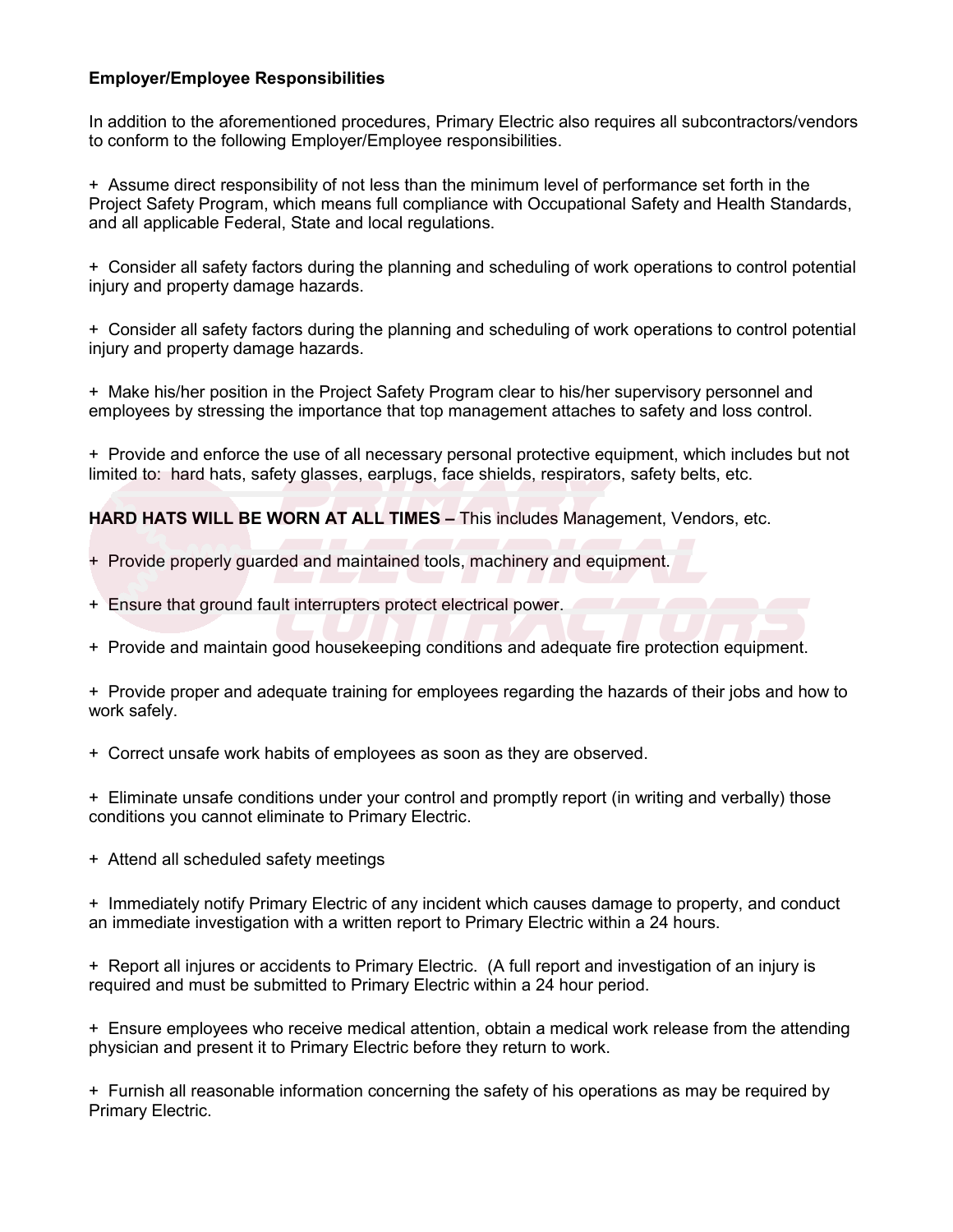+ Provide and properly maintain warning signs and lights, barricades, railings and other safeguards for protection of workmen and others on, about, or adjacent to the work as required by the conditions and progress of the work and as directed by Primary Electric.

+ Ensure that gasoline equipment is not operated inside enclosed buildings. The contractor shall locate gasoline operated equipment outside enclosed buildings or provide propane or electric power equipment for operation inside enclosed buildings.

+ Appoint an employee as a Safety Representative who will be available to Primary Electric to coordinate and administer the Safety Program. An alternate representative will also be made available, and is to have the same authority. In addition to other responsibilities, the Safety Representative will:

+ Promote total job safety among employees and visitors.

+ Represent the Trade Contractor, when necessary, in matters concerning safety.

+ Investigate all accidents involving his/her Trade Contractor or subcontractor(s) to determine causes and action necessary to prevent re-occurrence.

+ Initiate, monitor, and or conduct weekly safety meetings with all employees and submit a copy of written minutes, with signatures of attending employees, to Primary Electric.

+ Follow-up on all recommendations submitted by Primary Electric, State, OSHA, etc.

+ Each employee is responsible for learning and abiding by those rules and regulations which are applicable to the assigned tasks and for reporting observed or anticipated hazards to his immediate supervisor.

#### **+ NO EMPLOYEE SHALL BE REQUIRED OR KNOWINGLY PERMITTED TO WORK IN AN UNSAFE ENVIRONMENT EXCEPT FOR THE PURPOSE OF MAKING SAFETY CORRECTIONS AND THEN, ONLY AFTER PROPER PRECAUTIONS HAVE BEEN TAKEN FOR THEIR PROTECTION.**

+ Report any job-related injury or illness to the employer, and seek treatment promptly.

After three (3) warnings employees failing to work in a safe manner will be removed from the site.

#### **SAFETY OUTLINE**

#### **Training**

- Orientation
- Tool Box Meetings
- Methods (Section 6 in Corporate Safety Program)
- Safety Visits

#### **Proper Work Environment**

- Protective Gear P.P.E.
- Tools & Equipment
- Security
- Logistics & Signage

#### **Retraining, Reinforcement & Discipline**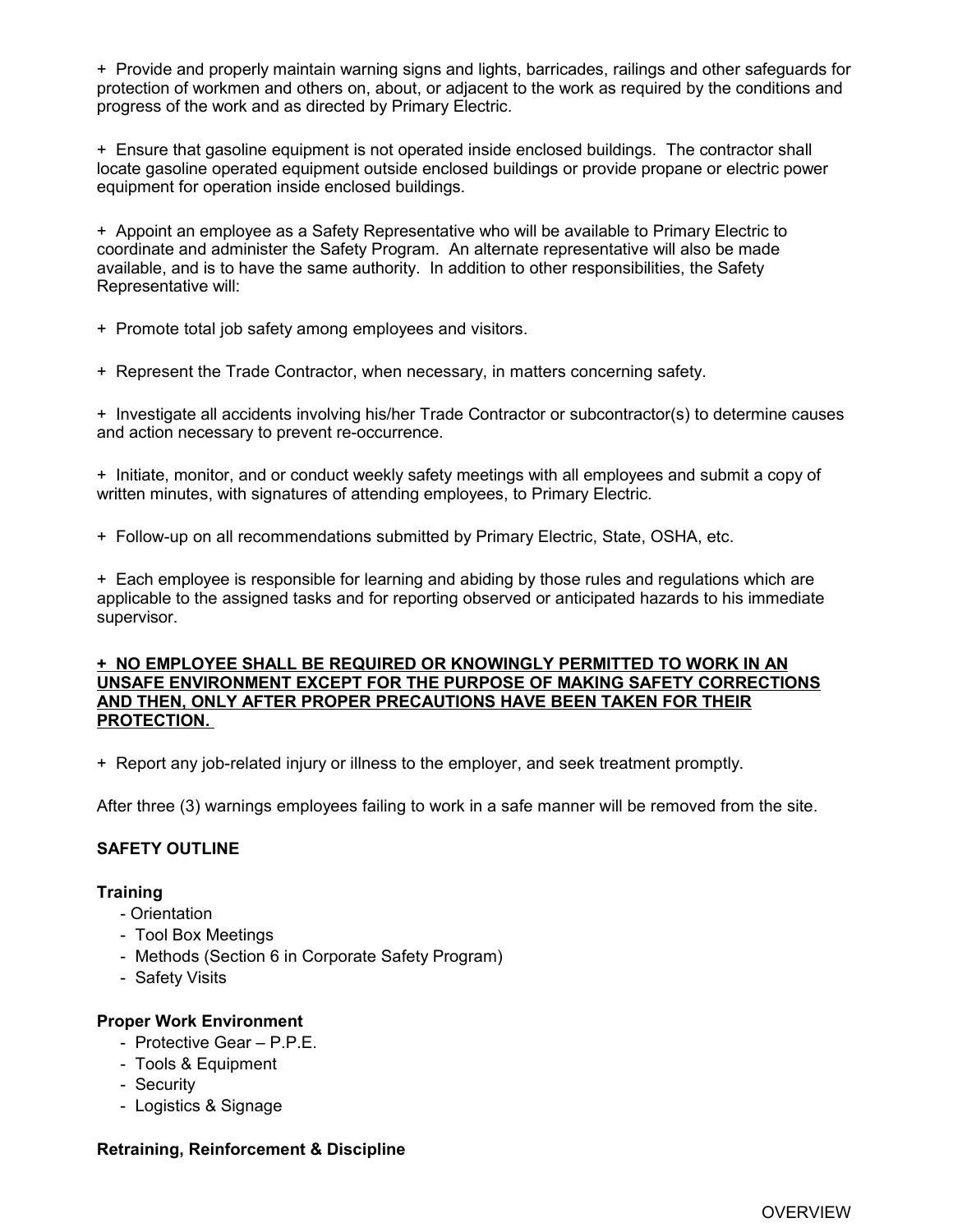# **DUTIES AND RESPONSIBILITIES OF PERSONNELL**

#### **PROJECT MANAGER**

1. The Project Manager has the full responsibility to implement and direct the Safety Program on his/her project. The execution of such programs must be in keeping with the explicit and implied statements of the Corporate Safety Program.

2. Be aware of reasonably available regulations pertaining to safety and health of employees in the work place, and utilize such information in the directing of project activities.

3. Actively support the program as an example to subordinates, with the decisions and directives it may require.

4. Enforce the observance of safety rules and regulations in connection with this project.

5. Delegate authority to others under his/her supervision to expedite and facilitate the application of the Safety Program. However, he/she still retains the responsibility for the Safety Program's implementations. The Corporate Safety Director will be notified of any such delegations.

6. Be the company representative in safety discussions at customer meeting.

7. For projects that do not have weekly Safety meetings, it is each of your responsibility to insure that each of our employees are aware that they should notify you of unsafe job conditions. If, after written notice to the general contractor the unsafe condition is not corrected, you shall in writing notify the general contractor that we will stop work and leave the job site until unsafe conditions are corrected.

8. It is also your responsibility to insure that each of our employees are observing the general contractor's safety rules as well as PEC.

#### **CORPORATE SAFETY DIRECTOR**

General: By directives and approvals from Management, the Director shall:

1. Establish procedures and guidelines for the Safety Program(s) and keep them updated.

2. Develop Safety Recommendations for specific operations.

3. Provide current information in government regulations for Occupational Safety and Health (OSHA), and keep Management and Supervisors advised of revisions or new regulations applicable to company activities.

4. Regularly visit projects and work sites for purpose of inspection and personal communication with personnel.

5. Attend meetings and conferences of Safety Councils, Contractor Associations and other organizations considered advantageous to the Company's interest. Attend training schools with courses for accident prevention and safety training.

6. Investigate accidents as considered necessary by Management. Work with Insurance Company representatives and Attorneys in the interest of company business with safety.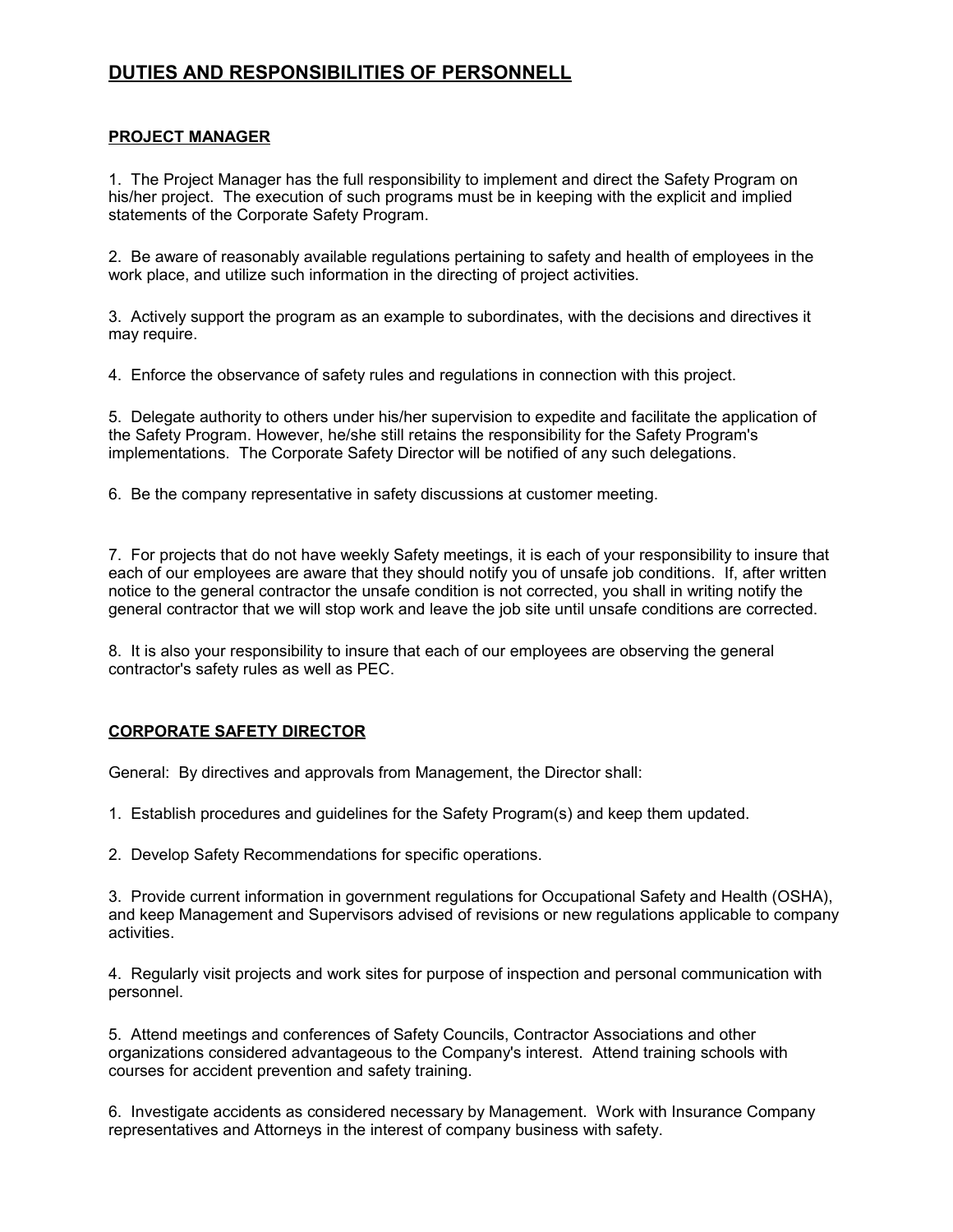#### **CORPORATE SAFETY DIRECTOR (cont.)**

7. Collect reports required for records and for evaluations of performance of Safety and Accident prevention Programs.

- 8. Maintain liaison between field forces.
- 9. Maintain liaison between field forces and Owner's Safety Department.
- 10. Maintain OSHA logs, accident and injury reports.

#### **CORPORATE SAFETY SUPERVISOR**

1. Develop Safety Recommendations for specific operations.

2. Regularly visit projects and work sites for purpose of training, inspection, and personal communication with personnel.

3. Investigate accidents as considered necessary by Management.

4. Collect reports required for records and for evaluations of performance of Safety and Accident prevention Programs.

#### **SUPERINTENDENT / FOREMAN**

1. Design the work plan to create a safe work environment for Owner, Subcontractor's employees and employers. Recognize and mitigate hazards which arise out of the work place. Supervise the proper training for the recognition and avoidance of hazards. Support the Safety Program with a diligence equal to that applied to production

2. Superintendent will coordinate work activities so that the safety of any person or crew is not jeopardized by the activities of others. When these conditions are unavoidable, special instruction and safe guards are in order.

3. Superintendents are responsible for a program of both regular and as needed job safety inspections. Regular safety inspections will be made on a minimum of a weekly basis and will cover all work areas, including the work areas of subcontractors.

4. A supervisor's greatest contribution to the success of the Accident Prevention and Safety Program is the display of enthusiasm for the Program, and their earnest desire for accident-free production.

5. Superintendents will conduct periodic safety meetings and will require the attendance of Foreman and subcontractor representatives.

6. Superintendents shall see to it that new employees receive safety instructions and any particular hazards as the work place will be pointed out and the applicable precautions explained.

7. Superintendents shall investigate all accident or injury reports and sign designated report forms.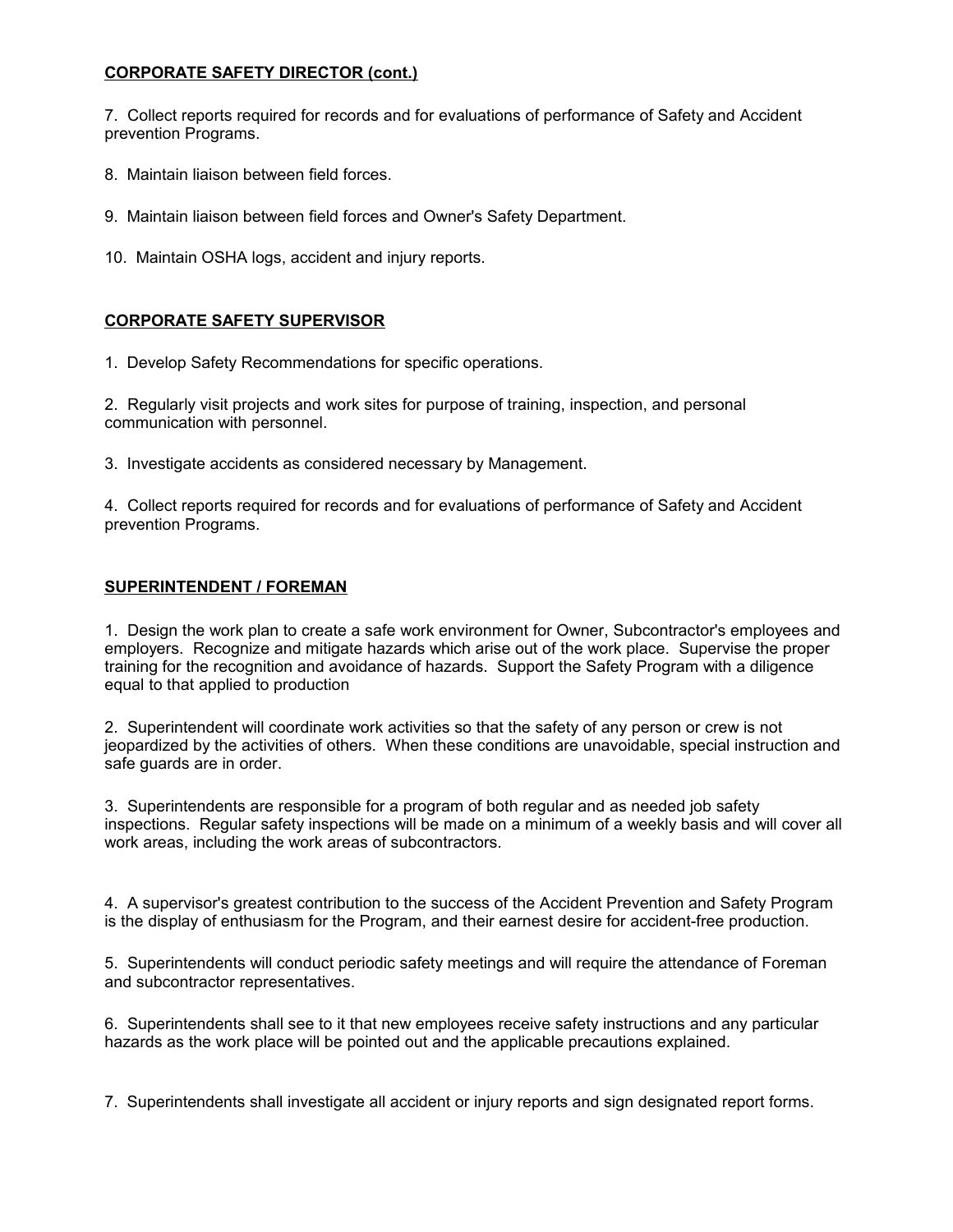8. Superintendents are responsible for disciplinary action necessitated by a worker's unsafe acts.

9. Give consideration to all safety factors during the planning and scheduling of work operations to control potential injury and property damage hazards.

10. Provide and enforce the use of all necessary personal protective equipment, which includes proper foot wear and clothing.

11. Provide properly guarded and maintained tools, machinery and equipment and ensure employees personal tools are safety compliant.

12. Ensure that electrical power is protected by ground fault interrupters.

13. Immediately notify the Construction Manager of any incident which causes injury or damage to property, and secure the accident scene and preserve evidence until authorized personnel arrive to investigate the scene.

14. Plan and schedule work operations so as to control personal injury and property damage hazards.

15. Provide and maintain good housekeeping conditions and adequate fire protection equipment.

16. Provide proper and adequate training for employees regarding the hazards of their jobs and how to work safely.

17. Correct unsafe work habits of employees as soon as they are observed.

18. Eliminate unsafe conditions under your control and promptly report ( in writing and verbally those conditions you cannot eliminate to the Project Manager.

19. Attend all scheduled safety meetings.

20. Promote total job safety among employees and visitors.

21. Represent Primary Electric, when necessary, in matters concerning safety.

22. Initiate, monitor, and/or conduct weekly safety meetings with all employees and submit a copy of written minutes with signatures of attending employees to the Construction Manager.

23. Maintain accident records and forward copies and/or reports to the Project Manager.

24. Initiate, monitor and/or conduct weekly safety meetings and maintain minutes of such meetings, with copy to Construction Manager.

25. Follow-up on all recommendations submitted by the Project Manager, State, MIOSHA, OSHA, etc.

26. Furnish all reasonable information as may be required by the Project Manager concerning the safety of his operations.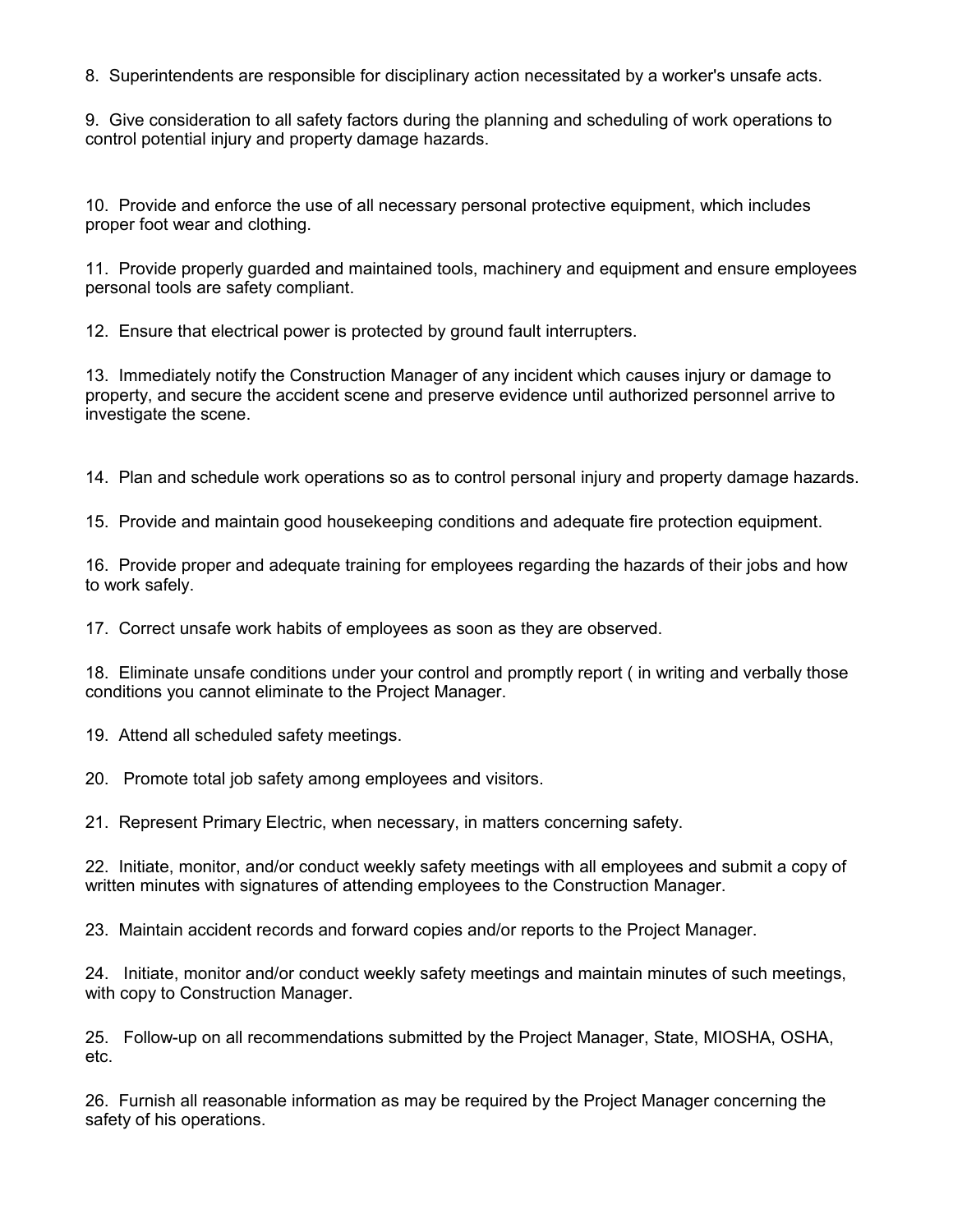#### **EMPLOYEES**

1. Work according to good safety practices as posted, instructed and discussed. Obey Safety Rules and Regulations.

2. Keep the work area clean. Housekeeping in an individual responsibility.

3. Refrain from any unsafe act that may endanger yourself or fellow workers. Conduct yourself properly at all times and obey all fire control and no smoking signs.

4. If you see an unsafe condition, report it immediately to your supervisor. Any defective tools and equipment must be reported immediately to your supervisor.

- 5. Safety is a state of mind. The safety attitude is most important.
- 6. Know yourself your abilities, your skills and your limitations.
- 7. Ask questions when you are not sure.

No employees shall be required or knowingly permitted to work in an unsafe environment except for the purpose of making safety corrections and then only after proper precautions have been taken for their protection.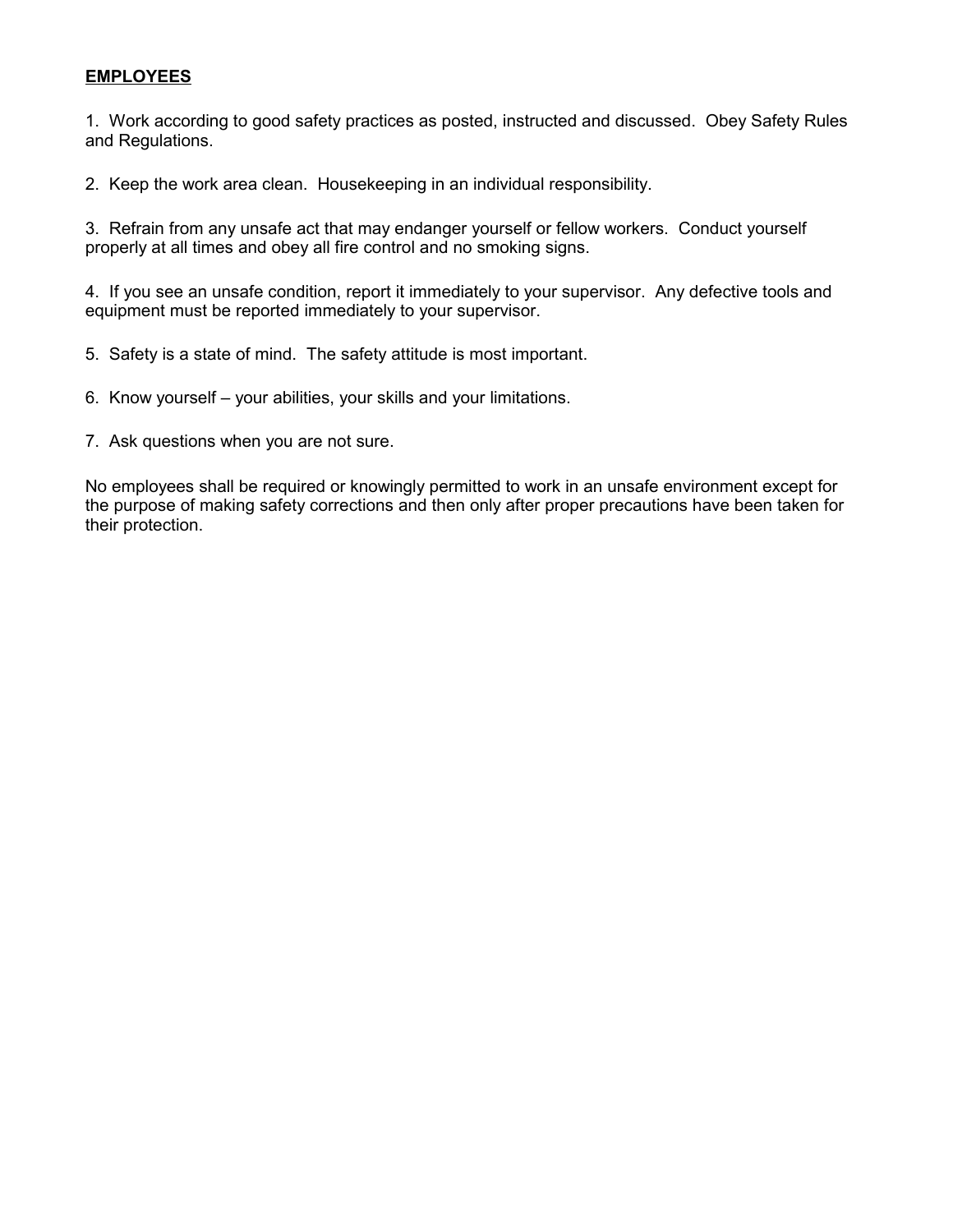These policies are procedures and all rules and regulations of the Occupational Safety and Health Act (OSHA) are mandatory and must be followed by all employees working on this site.

**1. SAFETY ORIENTATION –** Upon entering the site to being work, Superintendent/Foreman will conduct a safety orientation with all subcontractors and employees.

**2. HARD HATS –** Hard hats must be worn at all times while on the job site.

**3. PERSONAL PROTECTIVE EQUIPMENT** – Safety glasses/goggles and face shield must be worn while performing any operation which presents a risk of eye damage e.g. cutting, chipping, grinding, etc. Other personal protective equipment such as anchorage straps, body harnesses, life lines, lanyards, deceleration (shock absorbing) device, are to be used as the situation dictates.

**4. EQUIPMENT** – All equipment shall be clearly and indelibly marked prior to entering the site. Mobile equipment must have back-up alarms.

**5. CRANES –** Employees shall not work around cranes that do not have a current annual inspection checklist in the cab.

**6. RIGGING –** Employees shall not use unsafe jacks, wire rope, slings & rigging hardware.

**7. FLAMMABLES –** All solvents, gasoline, and other flammable liquids must be kept in safety cans and labeled. Fire extinguishers must be located near all flammable storage areas.

**8. GAS AND AIR CYLINDERS –** All compressed gas and air cylinders must be kept standing in an upright position, securely fastened and away from any heat source. The storage of cylinders must be according to OSHA rules.

**9. HOUSEKEEPING –** Employees must keep their work areas clean and orderly at all times.

**10. BARRICADING AND SAFETY GUARDS –** Barricades must be erected and maintained where required! All overhead work must be guarded by proper barricades. All wall, floor or roof openings must be barricaded or covered.

**11. WEARING APPAREL –** Shirts with sleeves must be worn at all times. Proper footwear must be worn. Tennis shoes are not appropriate for construction work.

**12. VEHICLE SAFETY –** Motor vehicles are not to exceed posted speed limits while on the job site. Employees shall not ride in the back of pick up trucks unless the beds are enclosed or are equipped with safe and secure seating and guardrails.

**13. FIRE LANES** – All fire lanes and aisles must be kept open and free of material and equipment.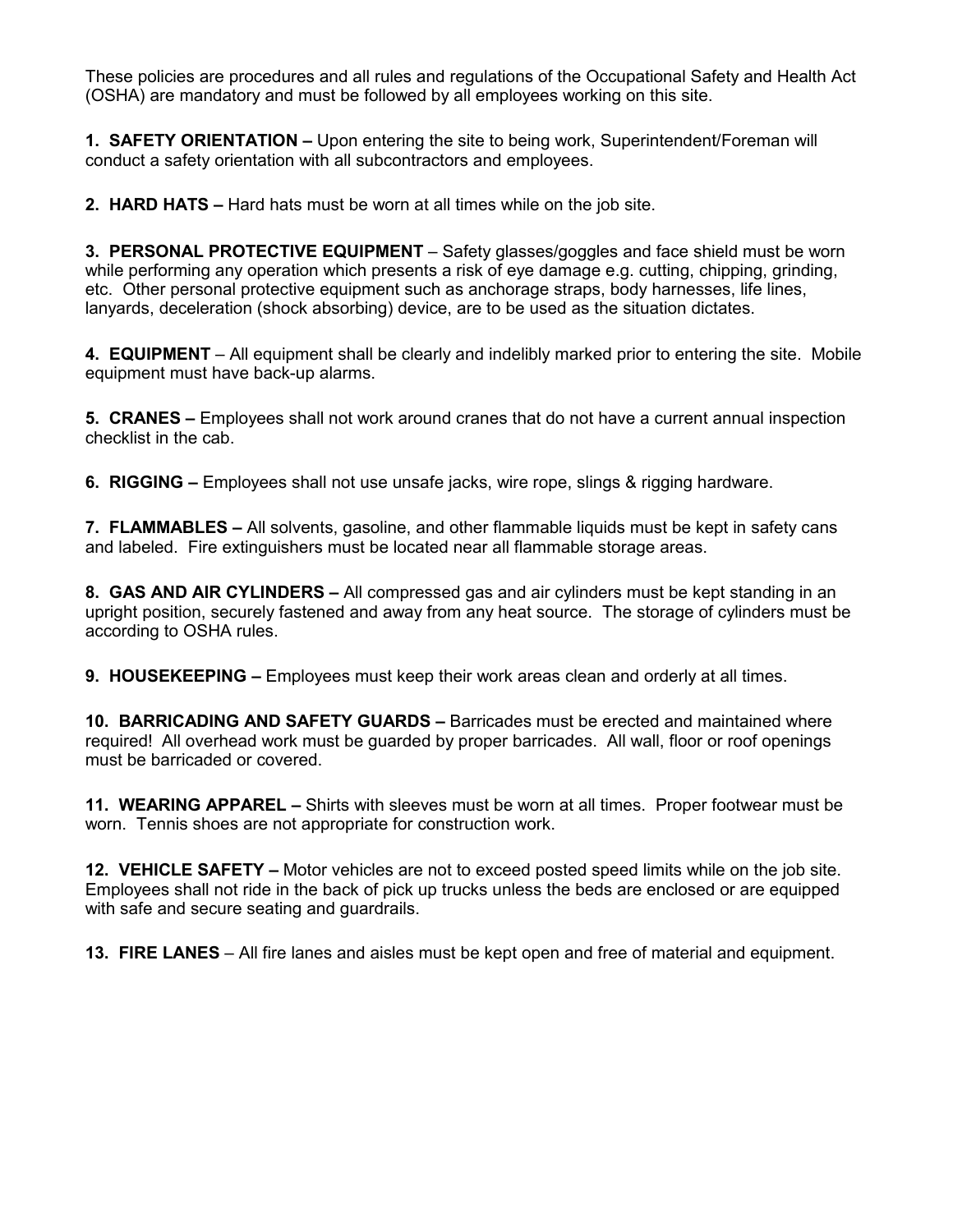**14. JOB INJURIES –** All accidents and injuries must be reported to the Field office immediately! A written report must be submitted within 24 hours of the accident or injury. When an employee receives medical attention, medical release forms from the doctor must be obtained by the employee and presented to the Project Foreman before the employee returns to work.

**15. ALCOHOL AND CONTROLLED SUBSTANCES** – Under no circumstance will alcoholic beverages or controlled substances be permitted on the job site. Any employee found in the possession of the above will be immediately sent home and will not be allowed back to work on the project.

**16. LOCK-OUT/TAG-OUT PROCEDURE –** Before working on energized equipment, employees shall get with their foreman and ensure that the lock-out/tag-out procedure has been complied with.

**17. CONFINED SPACE PROCEDURE –** Employees shall never enter a confined space before the air quality has been checked. Employees shall follow confined space entry guidelines.

**18. DAMAGED CORDS, TOOLS, AND EQUIPMENT –** Damaged cords, tools, and equipment must be discarded or repaired before re-use. DO NOT USE DAMAGED extension cords, unguarded hand tools, or unsafe equipment!

**19. GFCI –** Employees shall use ground fault circuit interrupters with extension cords and all power hand tools.

**20. SCAFFOLDING –** Must be erected and maintained in accordance with OSHA regulations. Proper guardrails, toeboards and a completely planked and secured work surface are required.

**21. LADDERS –** Must be kept in good working condition and secured from displacement before use. Employees must keep both hand free of tools, equipment, materials, etc., when ascending or descending a ladder. If necessary, use a load line for raising or lowering tools/equipment etc.

**22. MANLIFTS –** Employees shall always stand firmly on the floor **(**platform**)** of **a** manlift and shall not sit or climb on the railings or use planks, ladders, or other devices for a work position. A body harness shall be worn and lanyard attached to the boom or basket when working from an extensible and articulating boom platforms type manlift. Only trained persons shall operate manlifts.

**23. HORSEPLAY –** All forms of horseplay are strictly prohibited.

**24. OPEN FIRES –** There will be no open fires on the site.

**25. FIREARMS AND/OR WEAPONS –** Any employee found with weapons and/or firearms in their possession while on site will be subject to discharge.

**26. DISCIPLINARY ACTION -** Violations of safety policies and procedures, OSHA standards or any other regulation will result in disciplinary action up to and including discharge.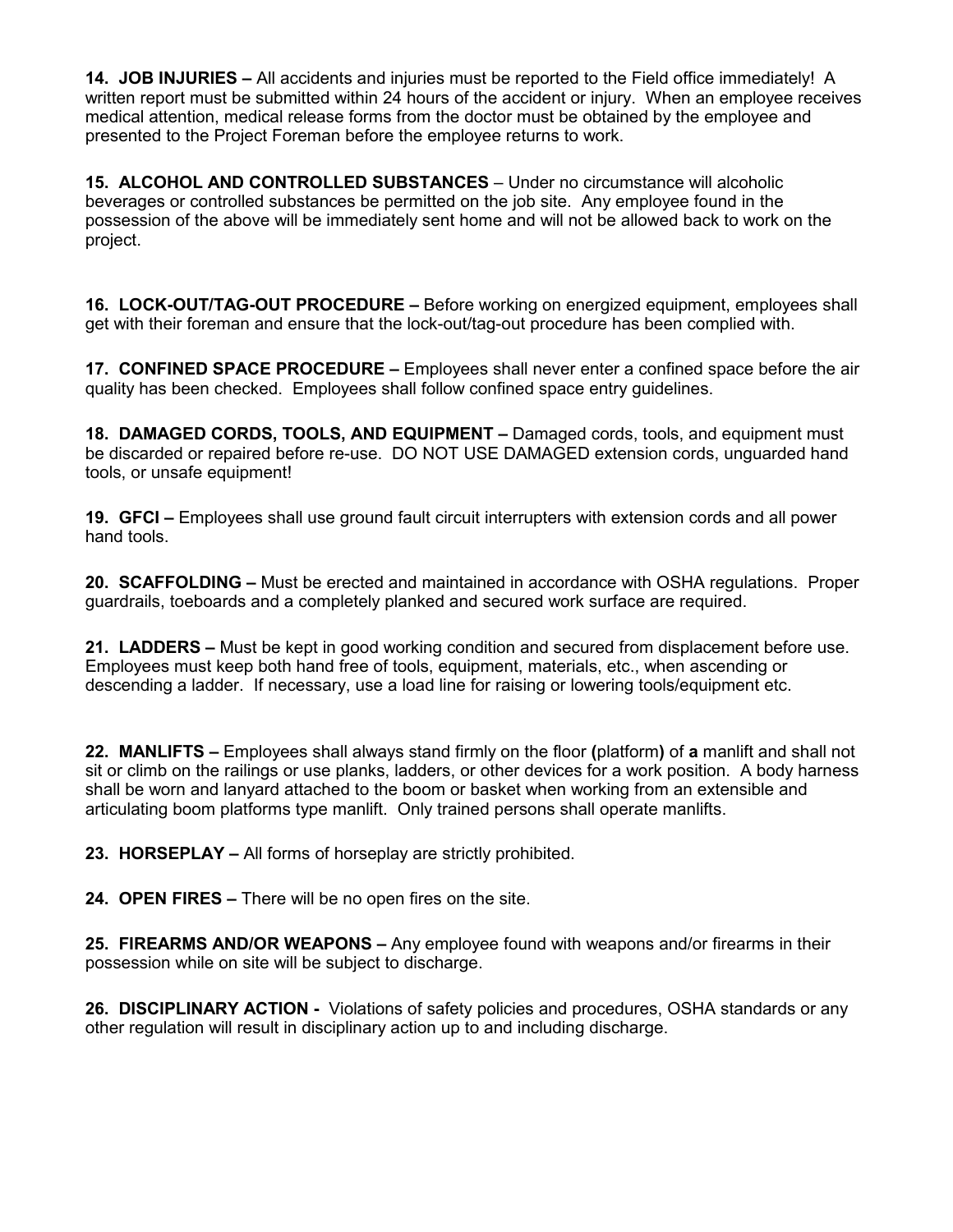

#### **EMPLOYEE SAFETY INDOCTRINATION**

 The supervisor must thoroughly instruct each new employee in the safety requirements of his/her job. Check each of the items on this form at the time instruction is given. When completed, sign and return it for placement in the employee's file.

| <b>Employee's Name</b> |                         |
|------------------------|-------------------------|
| Occupation             | Date Hired              |
| Department             | <b>Orientation Date</b> |

 **DATE**

| <b>COMPLETED</b> |                                                                                |
|------------------|--------------------------------------------------------------------------------|
|                  | 1. Company safety policy reviewed and signed                                   |
|                  | 2. General safety rules discussed                                              |
|                  | 3. Specific job safety rules explained                                         |
|                  | 4. Reporting of unsafe conditions explained                                    |
|                  | 5. Proper lifting techniques reviewed                                          |
|                  | 6. Required personal protective equipment discussed                            |
|                  | 7. Fire protection equipment & responsibilities explained                      |
|                  | 8. Reporting of injuries reviewed                                              |
|                  | 9. All applicable Material Safety Data Sheets reviewed                         |
|                  | 10. First aid treatment procedures explained                                   |
|                  | have instructed the above new employee in the Safety requirement checklist and |

I have instructed the above new employee in the Safety requirement checklist and feel he/she can be reasonably expected to perform his/her duties safely.

\_\_\_\_\_\_\_\_\_\_\_\_\_\_\_\_\_\_\_\_\_\_\_\_\_\_\_\_\_\_\_\_\_\_\_\_\_\_\_\_\_\_ \_\_\_\_\_\_\_\_\_\_\_\_\_\_\_\_\_\_\_\_\_\_\_\_\_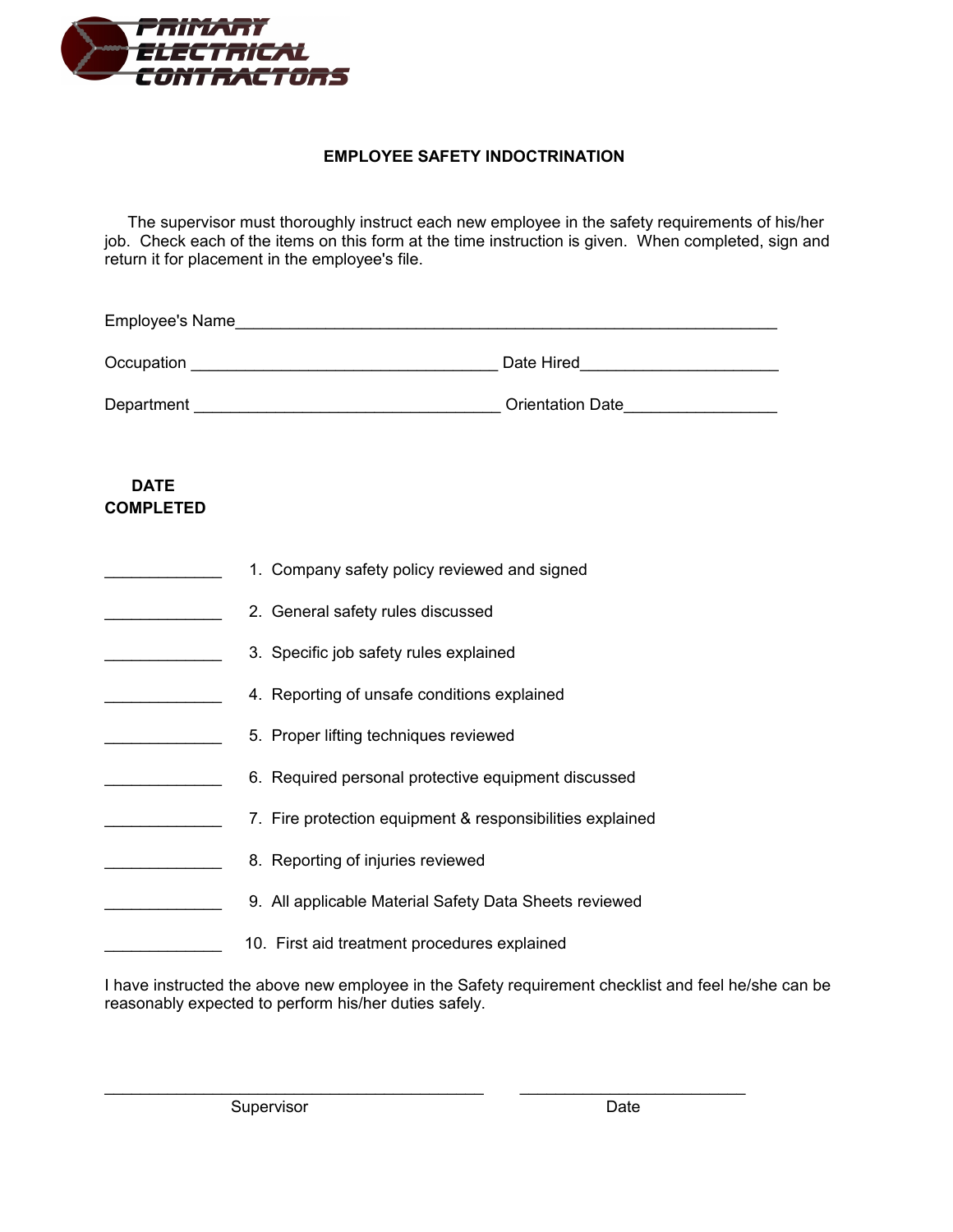

# **TRAILER COMPOUND WEEKLY INSPECTION**

| Copies to: Safety File                                                                                           | <b>Yes</b><br><b>No</b> |  |
|------------------------------------------------------------------------------------------------------------------|-------------------------|--|
| 1. Are materials stacked properly?                                                                               |                         |  |
| 2. Are all stored materials properly anchored?                                                                   |                         |  |
| 3. Are high pressure gas containers properly secured?                                                            |                         |  |
| 4. Is dumpster area clean?                                                                                       |                         |  |
| 5. Are emergency numbers posted? (Police, Fire, Ambulance)                                                       |                         |  |
| 6. Is there someone responsible in coordinating the safety efforts                                               |                         |  |
| of the subcontractors and suppliers on the job?<br>Name:                                                         |                         |  |
| 7. Are subcontractor employees on the job aware of who                                                           |                         |  |
| should be contacted in case of an accident?                                                                      |                         |  |
| 8. Are weekly "tool box" safety meetings held with employees?                                                    |                         |  |
| 9. Are MSDS available for each project?                                                                          |                         |  |
| 10. Is housekeeping satisfactory?                                                                                |                         |  |
| 11. Is there regular disposal of waste and trash?                                                                |                         |  |
| 12. Waste containers provided on site, lunch areas, and at                                                       |                         |  |
| drinking water areas?                                                                                            |                         |  |
| 13. Are cables, hoses, and other lines clear of working spaces and                                               |                         |  |
| walkways?                                                                                                        |                         |  |
| 14. Are flammable liquids handled in approved safety cans?                                                       |                         |  |
| 15. Are containers properly identified?                                                                          |                         |  |
| 16. Are there adequate fire extinguishers?                                                                       |                         |  |
| 17. Are extinguishes identified by contents and purpose?<br>18. Are fire extinguishers fully charged and tagged? |                         |  |
| 19. Are extinguishers accessible within 100' (feet)?                                                             |                         |  |
| 20. Are "No Smoking" procedures followed where applicable?                                                       |                         |  |
| 21. Is fire lane clear and signs posted?                                                                         |                         |  |
|                                                                                                                  |                         |  |

**COMMENTS:\_\_\_\_\_\_\_\_\_\_\_\_\_\_\_\_\_\_\_\_\_\_\_\_\_\_\_\_\_\_\_\_\_\_\_\_\_\_\_\_\_\_\_\_\_\_\_\_\_\_\_\_\_\_\_\_**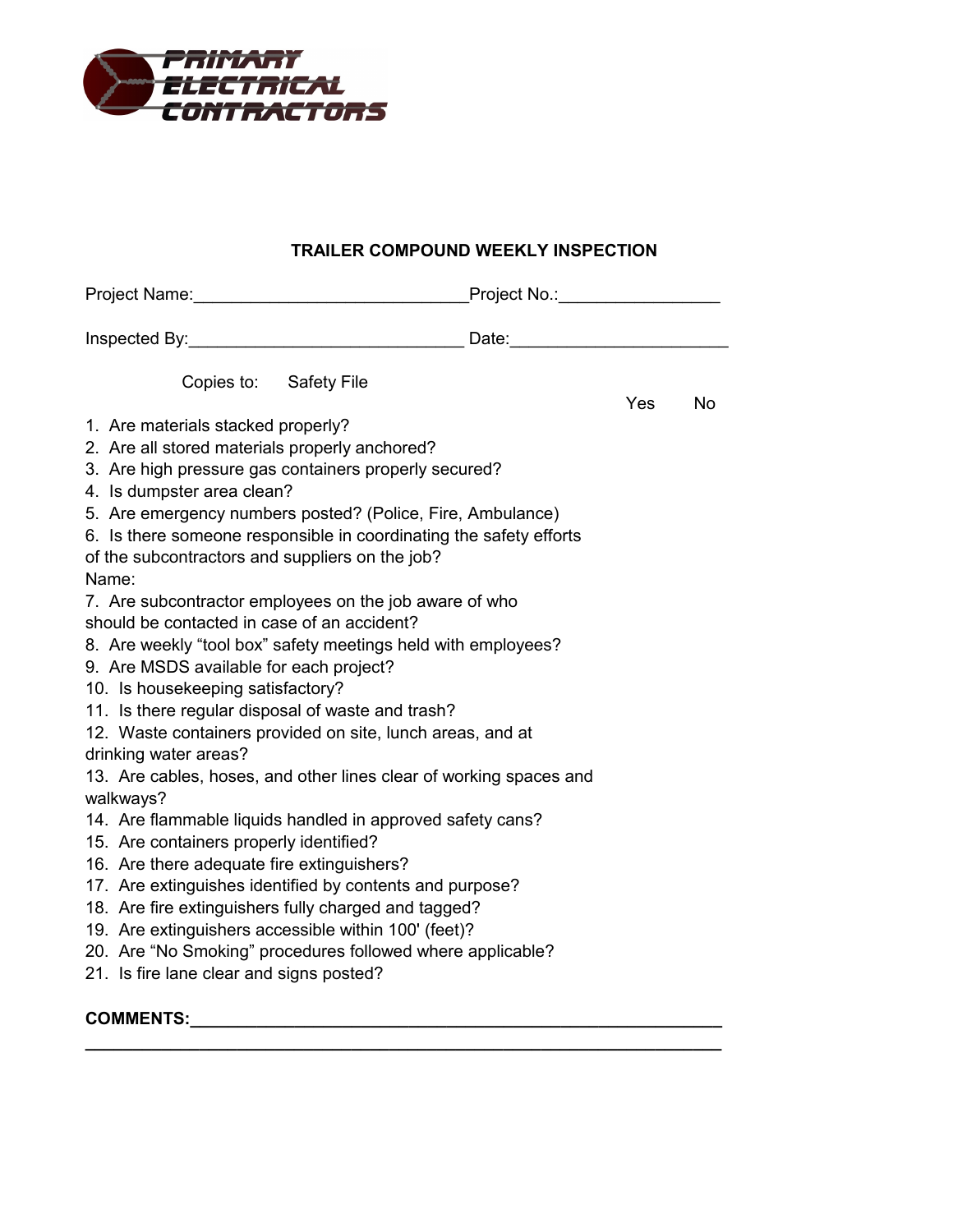### **SAFETY DISCIPLINARY PROGRAM**

The communication of the safety policies and procedures to employees is important, but of equal importance is the enforcement of these safety policies and procedures in a fair, consistent manner. To maintain fairness and consistency, the Superintendent must administer the proper discipline in accordance with the severity of the safety violation, proper discipline is determined as follows:

- 1. Has the safety violation been verified?
- 2. Is the violation deserving of a written reprimand?
- 3. Has a similar violation occurred before? If so, was it in the form of a written reprimand?

If the Superintendent can answer "yes" to (1) and (2) above, then it is fair to administer discipline. If the discipline administered is similar to that administered previously for similar offenses, then "consistency" is maintained.

The disciplinary action pattern is as follows:

1. **VERBAL WARNING** – A verbal warning will be issued by the Superintendent informing the employees of the safety violation.

2. **WRITTEN REPRIMAND –** A formal written notice will be issued by the Superintendent informing the employee of the safety violation and notifying the employee that a future violation will result in discharge from the project.

3. **WRITTEN DISCHARGE** - A formal written notice will be issued by the Superintendent informing the employee of the safety violation and notifying the employee that he/she will no longer be permitted to work as a result of the second written notice.

Upon Written Reprimand or Written Discharge, the following parties shall be notified in writing of the incident:

- o Project Manager
- o Corporate Safety Direct

The documentation should state what safety ruled was violated, the level of disciplinary action administered (i.e. verbal/written reprimand or discharge) and any other comments the Superintendent wishes to note relative to the incident.